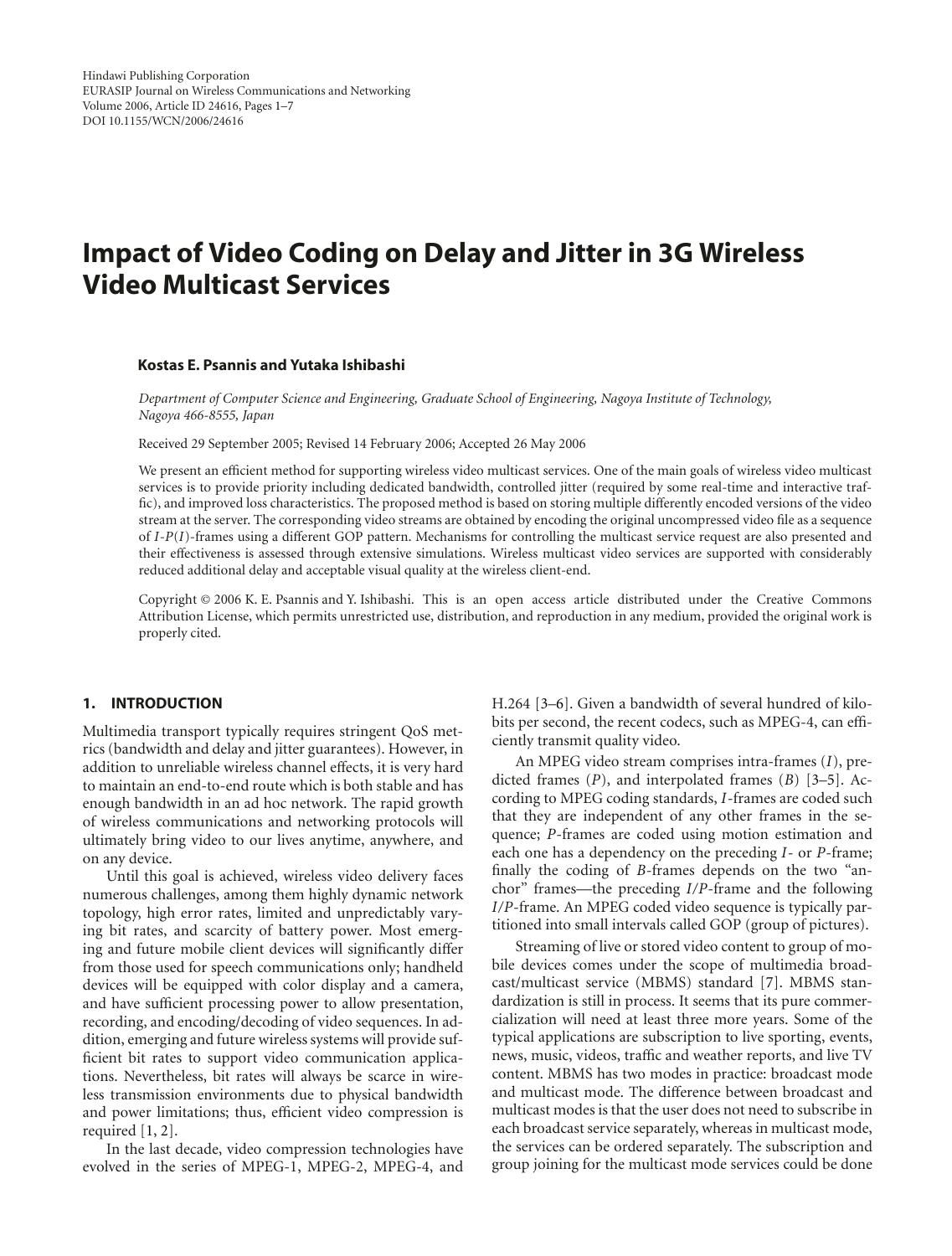by the mobile network operator, the user him/herself, or a separate service provider. The current understanding about the broadcast mode is that the services are not charged, whereas the multicast mode can provide services that are billed. Specifically MBMS standard specifies transmission of data packets from single entity to multiple recipients. The multimedia broadband-multicast service center should be able to accept and retrieve content from external sources and transmit it using error resilient schemes.

In recent years several error resilience techniques have been devised [\[8](#page-5-7)[–15](#page-6-0)]. In [\[8](#page-5-7)], an error resilience entropy coding (EREC) has been proposed. In this method the incoming bitstream is reordered without adding redundancy such that longer VLC blocks fill up the spaces left by shorter blocks in a number of VLC blocks that form a fixed-length EREC frame. The drawback of this method is that the codes between two synchronization markers are dropped, results in that any VLC code in the EREC frame be corrupted due to transmission errors. A rate-distortion frame work with analytical models that characterize the error propagation of the corrupted video bitstream subjected to bit errors was proposed [\[9\]](#page-5-8). One drawback of this method is that it assumes that the actual rate-distortion characteristics are known, which makes the optimization difficult to be realized practically. In addition the error concealment is not considered. Error concealment has been available since H.261 and MPEG-2 [\[4\]](#page-5-9). The easiest and most practical approach is to hold the last frame that was successfully decoded. The best known approach is to use motion vectors that can adjust the image more naturally when holding the previous frame. More complicated error concealment techniques consist of a combination of spatial, spectral, and temporal interpolations with motion vector estimation. In [\[10](#page-5-10)] an error resilience transcoder for general packet radio service (GPRS) mobile accesses networks is presented. In this approach the bit allocation between insertion error resilience and the video coding is not optimized. In [\[11\]](#page-5-11) optimal error resilience insertion is divided into two subproblems: optimal mode selection for macroblocks and optimal resynchronization marker insertion. Moreover, in [\[12\]](#page-5-12) an approach to recursively compute the expected decoder distortion with pixel-level precision to account for spatial and temporal error propagation in a packet loss environment is proposed. In both methods [\[11,](#page-5-11) [12\]](#page-5-12), interframe dependencies are not considered. In MPEG-4 video standard [\[5](#page-5-5)], application layer error resilient tools were developed. At the source coder layer, these tools provide synchronization and error recovery functionalities. Efficient tools are resynchronization marker and adaptive intra-frame refresh (AIR). The marker localizes transmission error by inserting code to mitigate errors. AIR prevents error propagation by frequently performing intra-frame coding to motion domains. However, AIR is not effective in combating error propagation when *I*-frames are less frequent.

A survey of error resilient techniques for multicast applications for *IP*-based networks is reported in [\[13\]](#page-6-1). It presents algorithms that combine ARQ, FEC, and local recovery techniques where the retransmissions are conducted by multicast group members or intermediate nodes in the multicast tree.

Moreover, video resilience techniques using hierarchical algorithms are proposed where transmission of *I*-, *P*-, and *B*frames is sent with varying levels of FEC protection. Some of the prior research works on error resilience for broadcast terminals focus on increasing FEC based on the feedback statistics for the user [\[14](#page-6-2)]. A comparison of different error resilience algorithms for wireless video multicasting on wireless local area networks is reported in [\[15\]](#page-6-0). However, in the literature survey none of the methods applied error resilience techniques at the video coding level to support multicasting services.

Error resilient (re-) encoding is a technique that enables robust streaming of stored video content over noisy channels. It is particularly useful when content has been produced independent of the transmission network conditions or under dynamically changing network conditions.

This paper focuses on signaling aspects of mobile clients, such as joining or leaving a multicast session of multimedia delivery. Developing error resilience technique which provides high quality of experience to the end mobile user is a challenging issue. In this paper we propose a very efficient error resilience technique for MBMS. Similar to [\[16](#page-6-3)] by encoding separate copies of the video, the multicast video stream is supported with minimum additional resources. The corresponding version is obtained by encoding every (i.e., uncompressed) frame of the original movie as a sequence of *I*-*P*(*I*) frames using a different GOP pattern.

The paper is organized as follows. In [Section 2](#page-1-0) the multimedia broadcast/multicast service standard is briefly discussed. In [Section 3](#page-2-0) the problem of supporting multimedia broadcast/multicast service over wireless networks is formulated. In [Section 4](#page-3-0) the preprocessing steps required to support efficient multicast streaming services over wireless networks are detailed. [Section 5](#page-4-0) presents the extensive simulations results. Finally conclusions are discussed in [Section 6.](#page-5-13)

#### <span id="page-1-0"></span>**2. MULTIMEDIA BROADCAST/MULTICAST SERVICE**

Third generation partnership project (3GPP) has standardized four types of visual content delivery services and technologies.

- (i) Circuit-switched multimedia telephony [\[17](#page-6-4)].
- (ii) End-to-end packet-switched streaming (PSS) [\[18](#page-6-5)].
- (iii) Multimedia messaging service (MMS) [\[19](#page-6-6)].
- (iv) Multimedia broadcast/multicast service (MBMS) [\[7\]](#page-5-6).

The first three mobile applications assume the point-topoint model, where two single end-points (e.g., client-server) communicate one another. As its name indicates, MBMS has two modes in practice: broadcast mode and multicast mode.

A broadcast service can be generalized to mean a unidirectional point-to-multipoint service in which data is transmitted from a single source to multiple terminals in the associated broadcast service area. On the other hand, a multicast service can be defined as a unidirectional point-tomultipoint service in which data is transmitted from a single source to a multicast group in the associated multicast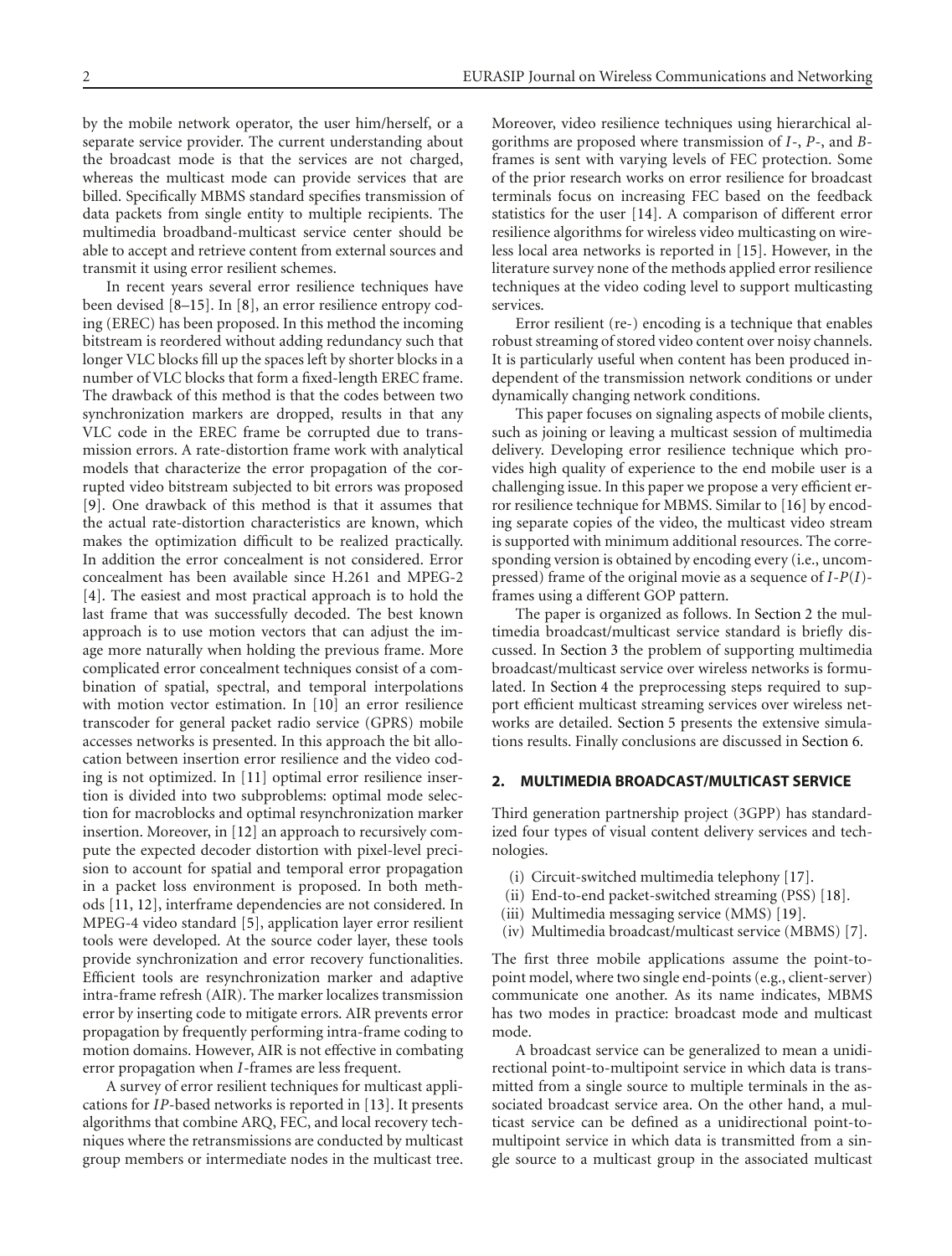service area. Only the users that are subscribed to the specific multicast service and have jointed the multicast group associated with the service can receive the multicast services. As a difference a broadcast service can be received without separate indication from the customers. In practice multicast users need a return channel for the interaction procedures in order to be able to subscribe to the desired services.

Similar to (PSS) and (MMS), two type applications of (MBMS) standard are anticipated.

- (i) MBMS download: to push a multimedia message to clients.
- (ii) MBMS streaming: continuous media stream transmission and immediate playout.

The protocol stack is designed to accommodate the above applications as illustrated in [Figure 1.](#page-2-1)

The streaming stack is very similar to PSS [\[18](#page-6-5)]. On the other hand, the download stack is unique in terms of its adoption of IETF reliable multicast/broadcast delivery in error-prone environments. As protocol, FLUTE is fully specified and built on top of the asynchronous layered coding (ALC) protocol of the layered coding transport (LCT) building block. File transfer is administrated by special-purpose objects, file description table (FDT) instances, which provide a running index of files and their essential reception parameters in-band of a FLUTE session. ALC is the adaption protocol to extend LCT for multicast. ALC combines the LCT and FEC building blocks. LCT is designed as a layered multicast transport protocol for massively scalable, reliable, and asynchronous content delivery. An LCT session comprises multiple channels originating at a single sender that are used for some period of time to carry packets pertaining to the transmission of one or more objects that can be of interest to receivers. The FEC building block is optionally used together with the LCT building block to provide reliability. The FEC building block allows the choice of an appropriate FEC (e.g., Reed-Solomon) code to be used with ALS, including using the no-code FEC scheme that simply sends the original data using no FEC coding [\[7](#page-5-6)].

#### <span id="page-2-0"></span>**3. PROBLEM FORMULATION**

The MBMS system introduces a new paradigm from the traditional internet- or satellite-based multicasting system due to mobility. The system has to account for wide variety of receiver conditions such as handover, speed of the receiver, interference, and fading. Moreover, the required bandwidth and power should be kept low for mobile devices.

Since mobility is expected during session there is typically significant packet loss during handover. If the packet loss occurs on an *I*-frame, it would effect all the *P*- and *B*frames that predict from the *I*-frame. In the case of *P*-frames, the error concealment techniques could mitigate the loss; however, the distortion would continue to propagate until an *I*-frame is found. These could also be managed using intrablock refresh rate technique. On the other hand, loss of *B*frames limits the loss to that particular frame and does not result in error propagation.

| Streaming applications                                  | Download applications |              |
|---------------------------------------------------------|-----------------------|--------------|
| RTP playload (codec)                                    | 3GPP file             | Service      |
|                                                         | download              | announcement |
| <b>RTP</b>                                              | <b>FLUTE</b>          |              |
|                                                         | ALC/FEC               |              |
|                                                         | LCT                   |              |
| UDP                                                     |                       |              |
| <i>IP-multicast</i>                                     |                       |              |
| Multimedia broadcast/multicast service (MBMS) bearer(s) |                       |              |

Figure 1: Protocol stack view of MBMS.

<span id="page-2-1"></span>When a mobile joints an existing multicast session, there is a delay before which it can be synchronized. This delay is proportional to the frequency of *I*-frames as determined by the streaming server. Since *I*-frames require more bits than the *P*- and *B*-frames, the compression efficiency is inversely to the frequency of *I*-frames. Assume that *I*number is the frequency of *I*-frames, *F*rate is the frame rate of the video compression. The worse case initial delay in seconds can be computed as follows:

$$
delay = \frac{1}{I_{\text{number}}} - \left(\frac{1}{F_{\text{rate}}}\right),\tag{1}
$$

where

$$
I_{\text{number}} = \frac{F_{\text{rate}}}{N}.\tag{2}
$$

*N* is the distance between two successive *I*-frames defining a "group of pictures" (GoP). *N* can be defined as follows:

$$
N = \begin{cases} \alpha \times M, M > 0, \alpha > 0, I-P-B-frames, \\ N = \alpha M = 1, \alpha > 0, I-P-frames, \\ N > 0, M = 0, I-frames, \\ M, N = M > 0, I-B-frames, \end{cases}
$$
(3)

where *M* is the distance between two successive *P*-frames. (usually set to 3) and  $\alpha$  is nonnegative constant ( $\alpha \ge 0$ ).

[Figure 2](#page-3-1) depicts the worse delay in seconds for different combination of frame rate and the number of *I*-frames in a Group Of Pictures.

The graph in [Figure 2](#page-3-1) shows that the delay is proportional to the frequency of *I*-frames. The application would also require more frequent transmission of *I*-frames so as to allow the use to joint the ongoing session. However, this would result in requiring more bandwidth.

Assuming that the ratio of frame sizes for *I*-, *P*-, and *B*frames is 5 : 3 : 2, the MPEG bitstream used for simulation is the "Mobile" sequence with 180 frames. The average bandwidth is given by [\[20\]](#page-6-7)

bandwidth = 
$$
F_{\text{rate}} \times \text{average (IP) size} \times 8 \text{ bits/byte},
$$
 (4)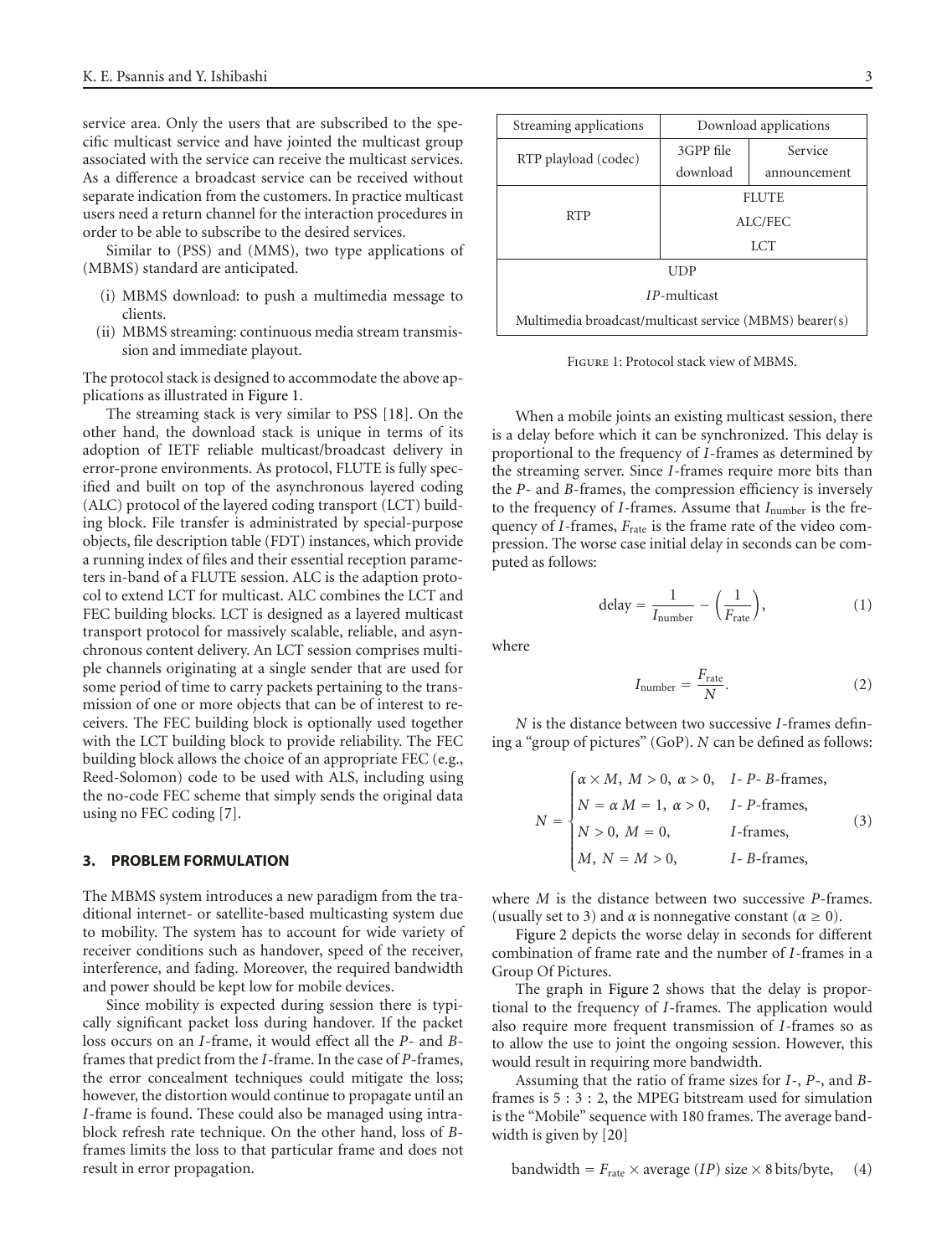

Figure 2: Relative increase in the delay as a function of GOP (*N*).

<span id="page-3-1"></span>

<span id="page-3-2"></span>Figure 3: Relative increase in the bandwidth as a function of GOP (*N*).

where

average (*IPB*) size

$$
= \frac{I_{\text{average}}}{N} + P_{\text{average}} x \left( \frac{1}{M} - \frac{1}{N} \right) + B_{\text{average}} x \left( 1 - \frac{1}{M} \right). \tag{5}
$$

[Figure 3](#page-3-2) shows the increase in the network bandwidth as a function of group of pictures. It can be seen from this graph that more *I*-frames in a GOP results in increase in the network bandwidth.

One other tool that is effective against error propagation is intra-block refresh technique [\[5\]](#page-5-5). In this technique, a percentage of *P*- and *B*-frames block is intra-coded and criterion for determining such intra-clock is dependent on the algorithm. However, the intra-block refresh technique is not effective in combating error propagation when *I*-frames are less frequent.

Apart from traditional broadcasting/multicasting techniques, the MBMS system requires new technologies for error resilience. This is because MBMS does not allow retransmissions and the temporal fading conditions of wireless channels could result in corruption of certain frames. Due to the frame dependency within hybrid coding techniques the errors propagate until an *I*-frame is decoded.

#### <span id="page-3-0"></span>**4. PROPOSED TECHNIQUE**

In a typical video distribution scenario, video content is captured, then immediately compressed and stored on a local network. At this stage, compression efficiency of the video signal is most important as the content is usually encoded with relatively high quality and independent of any actual channel characteristics. Note that heterogeneity of client networks makes it difficult for the encoder to adaptively encode the video contents to a wide degree of different channel conditions. This is especially true for wireless clients. It should also be noted that the transcoding (decode-(re-) encode) of stored video is as necessary as that for live video streaming. For instance, pre-analysis may be performed on stored video to gather useful information. If the server only has the original compressed bitstream (i.e., the original uncompressed sequence is unavailable), we can decode the bitstream.

The problem addressed is that of transmitting a sequence of frames of stored video using the minimum amount of energy subject to video quality and bandwidth constraints impose by the wireless network.

Assume that *I*-frame is always the start point of a joining multicast session. Since *I*-frames are decoded independently, switching from leaving to joining multicast session can been done very efficiently The corresponding video streams are obtained by encoding the original uncompressed video file as a sequence of *I*-*P*(*I*)-frames using a different GOP pattern  $(N = 5, M = 1).$ 

*P*(*I*) are coded using motion estimation and each one has a dependency only on the preceding *I*-frame. This results in that the corruption of *P*-frame does not affect the next *P*-frame to be decoded. On the other hand, it increases the *P*(*I*)-frame sizes.

We consider a system where source coding decisions are made using the minimum amount of energy min  $E^{q(i)}\{I,$  $P(I)$ } subject to minimum distortion ( $D_{\text{min}}$ ) at the mobile client and the available channel rate (*C* Rate) required by wireless network. Hence

$$
\min E^{q(i)}\{I, P(I)\} \le C_R \text{.}.
$$
\n
$$
\min E^{q(i)}\{I, P(I)\} \le D_{\min}.
$$
\n(6)

It should be emphasized that a major limitation in wireless networks is that mobile users must rely on a battery with a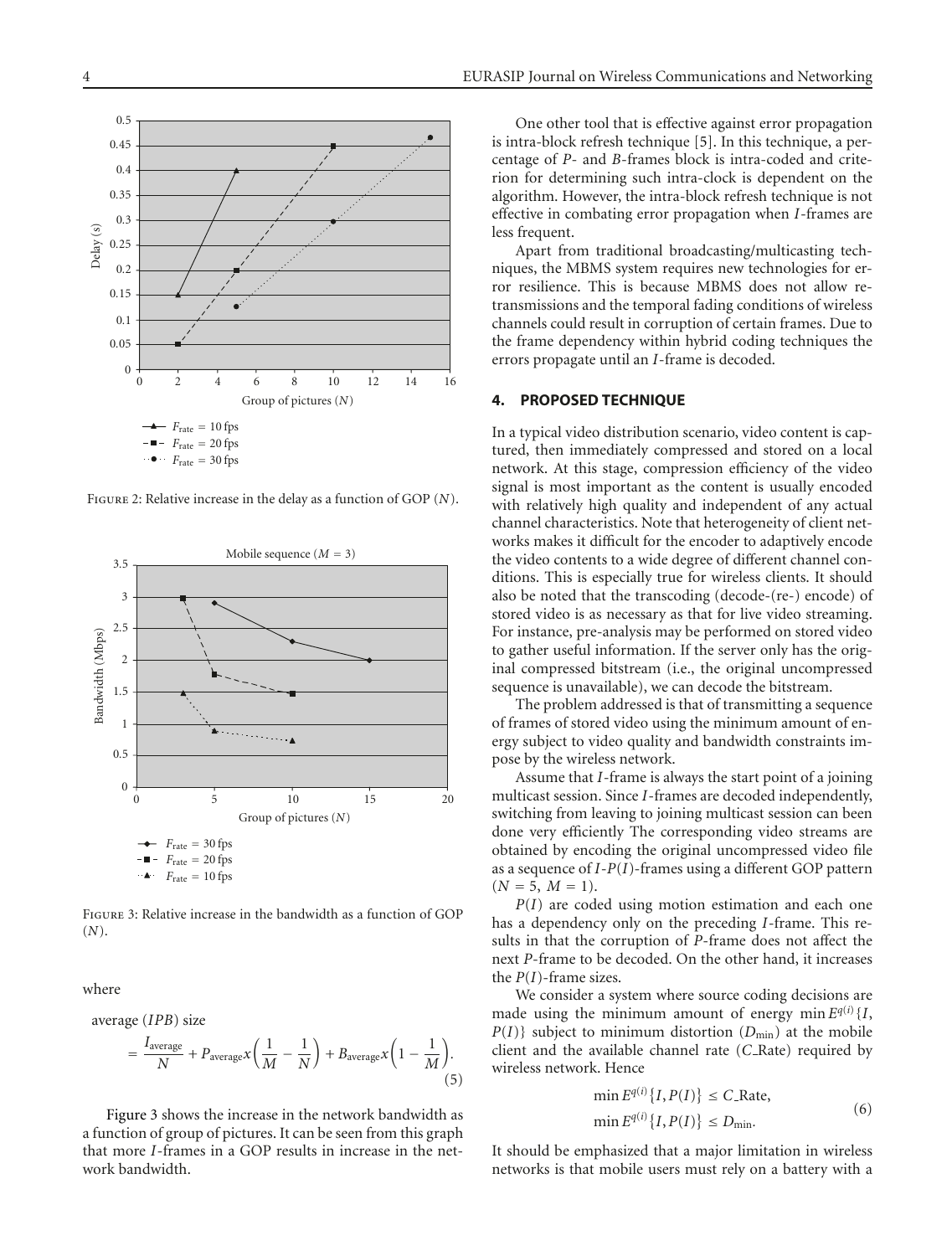limited supply of energy. Effectively utilizing this energy is a key consideration in the design of wireless networks. Our goal is to properly select a quantizer  $q(i)$  in order to minimize the energy required to transmit the sequence of *I*-*P*(*I*) frames subject to both distortion and channel constraints.

A common approach to control the size of an MPEG frame is to vary the quantization factor on a per-frame basis [\[21\]](#page-6-8). The amount of quantization may be varied. This is the mechanism that provides constant quality rate control. The quantized coefficients  $QF[u, v]$  are computed from the DCT coefficients  $F[u, v]$ , the quantization scale, MQUANT, and a quantization matrix,  $W[u, v]$ , according to the following equation:

$$
QF[u,v] = \frac{16 \times F[u,v]}{MQUANT \times W[u,v]}.
$$
 (7)

The normalized quantization factor  $w[u, v]$  is

$$
w[u, v] = \frac{MQUANT \times W[u, v]}{16}.
$$
 (8)

The quantization step makes many of the values in the coefficient matrix zero, and it makes the rest smaller. The result is a significant reduction in the number of coded bits with no visually apparent difference between the decoded output and the original source data [\[22](#page-6-9)]. The quantization factor may be varied in two ways.

- (i) Varying the quantization scale (MQUANT).
- (ii) Varying the quantization matrix  $(W[u, v])$ .

To bound the size of predicted frames, an *P*(*I*)-frame is encoded such that its size fulfills the following constraints:

<span id="page-4-1"></span>
$$
BitBudget\{I, P(I)\} \le C_Rate,
$$
  
\n
$$
BitBudget\{I, P(I)\} \le D_{min}.
$$
 (9)

The encoding algorithm in the first encoding attempt starts with the nominal quantization value that was used to encode the preceding *I*-frame. After the first encoding attempt, if the resulting frame size fulfills the constraints [\(9\)](#page-4-1), the encoder proceeds to the next frame. Otherwise, the quantization factor (quantization matrix,  $W[u, v]$ ) varies and the same frame is re-encoded.

The quantization matrix can be modified by maintaining the same value at the near-dc coefficients but with different slope towards the higher frequency coefficients. This procedure is repeated until the size of the compressed frame corresponds to [\(9\)](#page-4-1). The advantage of this scheme is that it tries to minimize the fluctuation in video quality while satisfying channel condition.

[Figure 4](#page-4-2) shows two matrices both with the same value at the near-dc coefficients but with different slope towards the higher frequency coefficients. In other words, the quantization scale is fixed MQUANT and the quantization matrix  $W[u, v]$  varies.

#### <span id="page-4-0"></span>**5. SIMULATIONS RESULTS**

There are two types of criteria that can be used for the evaluation of video quality; subjective and objective. It is difficult to



(a)  $W[u, v]$  with low slope



(b)  $W[u, v]$  with high slope

<span id="page-4-2"></span>FIGURE 4: Two normalized quantization matrices  $w[u, v]$  both with MQUANT = 8. (a)  $W[u, v]$  with low slope; (b)  $W[u, v]$  with high slope.

do subjective rating because it is not mathematically repeatable. For this reason we measure the visual quality of the interactive mode using the peak signal-to-noise ratio (PSNR). We use the PSNR of the *Y*-component of a decoded frame.

The MPEG-4 bitstream used for simulation is the "Mobile" sequence with 180 frames, with a frame rate of 30 fps. The GOP format was  $N = 5$ ,  $M = 1$ . We consider a set of allowable channel rate,  $C$  Rate = (300 kbps, 200 kbps, 100 kbps). In order to illustrate the advantage of the proposed algorithm we consider a system where source coding decisions are mode without any constraints, using the same GOP format ( $N = 5$ ,  $M = 1$ ). [Figure 5](#page-5-14) shows the PSNR plot per frame obtained with the proposed algorithm and the reference scheme for the allowable channel rate. Clearly the proposed algorithm yields an advantage of (PSNR) 1.42 dB, 1.39 dB, and 1.35 dB, for the allowable channel rates 300 kbps, 200 kbps, and 100 kbps, respectively. [Figure 6](#page-5-15) depicts the performance of the proposed algorithm compared with the performance of MPEG-4 simple profile [\[5\]](#page-5-5) codec during frame loss. The percentage of frames that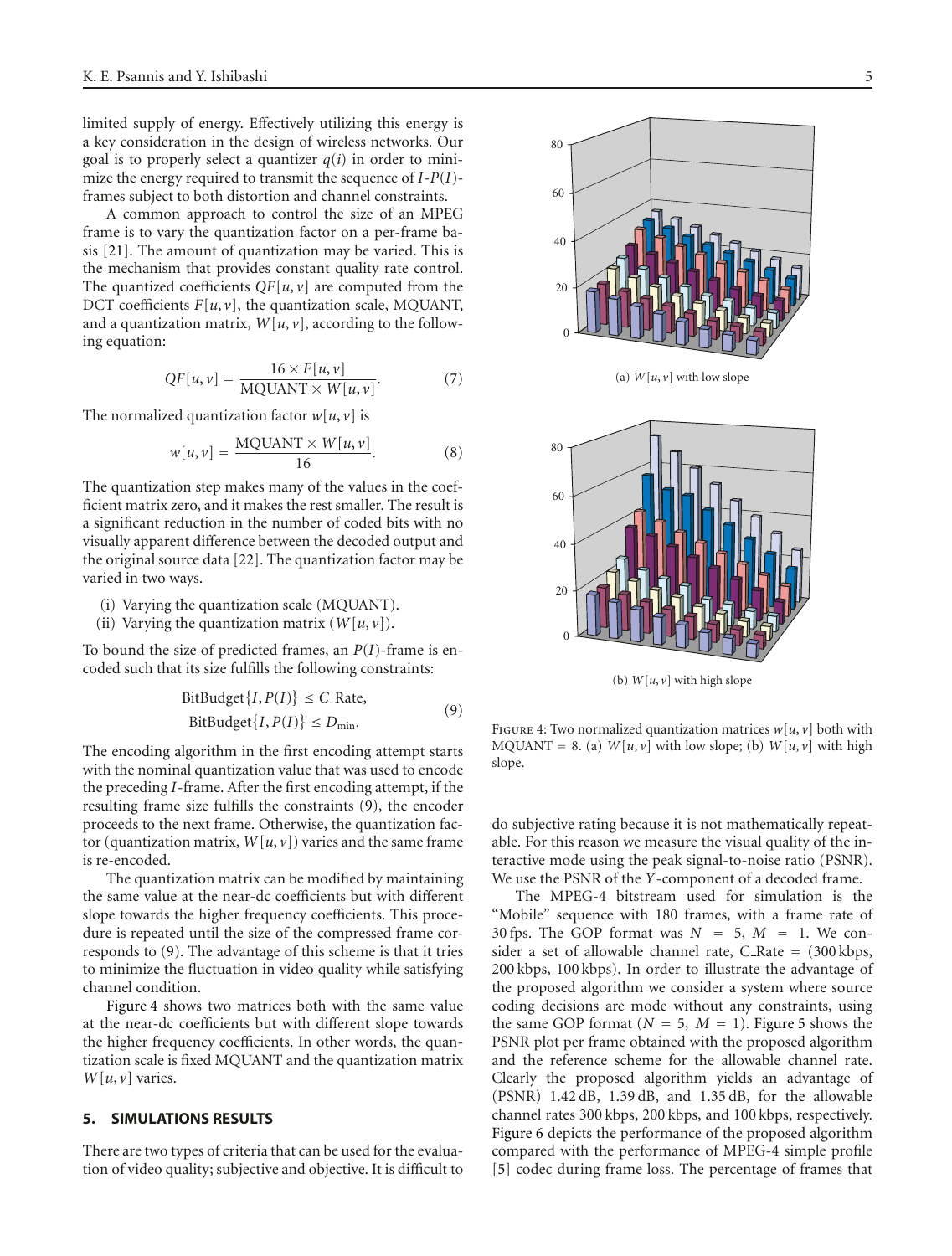

Proposed algorithm, *<sup>C</sup>* Rate <sup>=</sup> 200 kbps

Proposed algorithm, *<sup>C</sup>* Rate <sup>=</sup> 100 kbps

Without constraints

Figure 5: PSNR for encoded frames in the multicast version.

<span id="page-5-14"></span>

Figure 6: PSNR as function of frames dropped.

<span id="page-5-15"></span>are dropped is varied and it is clearly seen that the proposed approach maintains the quality. On the other hand, in the MPEG-4 simple profile codec, the quality degrades with the increase in frame loss percentage. The "Mobile" sequence was used for these experiments with bit rate 100 kbps and frame rate 30 fps. The above figures show that the proposed algorithm minimizes jitter during multicast session.

## <span id="page-5-13"></span>**6. CONCLUSIONS**

Error resilient (re-) encoding is a key technique that enables robust streaming of stored video content over noisy channels. It is particularly useful when content has been produced independent of the transmission network conditions. In this paper, we investigated the constraints of supporting multimedia multicast services in wireless clients. In order to

overcome these additional resources we proposed the use of differently encoded version of each video sequence. The differently coded sequences are obtained by encoding frames of the original (uncompressed) sequence as *I*-*P*(*I*)-frames using a different GOP pattern. The server responds to a multicast request by switching from leaving to joining multicast session very efficiently. By proper encoding versions of the original video sequence, multicast video streaming services can be supported with considerably reduced additional delay and minimum jitter which implies acceptable visual quality at the wireless client-end. Our future work includes developing a multilevel quality of services framework for wireless full interactive multicast video services.

### **ACKNOWLEDGMENT**

This paper was supported in part by International Information Science Foundation (IISF), Japan (Grant no 2006.1.3. 916).

# <span id="page-5-1"></span><span id="page-5-0"></span>**REFERENCES**

- [1] M. Etoh and T. Yoshimura, "Advances in wireless video delivery," *Proceedings of the IEEE*, vol. 93, no. 1, pp. 111–122, 2005.
- <span id="page-5-2"></span>[2] K. E. Psannis and M. Hadjinicolaou, "MPEG based interactive video streaming: a review," *WSEAS Transaction on Communication*, vol. 2, pp. 113–120, 2004.
- <span id="page-5-3"></span>[3] Coding of Moving Pictures and Associated Audio for Digital Storage Media at up to About 1.5Mbits/s, (MPEG-1), October 1993.
- <span id="page-5-9"></span>[4] Generic Coding of Moving Pictures and Associated Audio. ISO/IEC 13818-2, (MPEG-2), November 1993.
- <span id="page-5-5"></span>[5] Coding of Moving Pictures and Associated Audio.MPEG98/ W21994, (MPEG-4), March 1998.
- <span id="page-5-4"></span>[6] T. Stockhammer and M. M. Hannuksela, "H.264/AVC video for wireless transmission," *IEEE Wireless Communications*, vol. 12, no. 4, pp. 6–13, 2005.
- <span id="page-5-6"></span>[7] 3GPP, "S-CCPCH Performance for MBMS," Technical Specification Group Radio Access Network TR 25.803 v.1.3.0, 3rd Generation Partnership Project (3GPP), Frankfurt, Germany, March 2004.
- <span id="page-5-7"></span>[8] R. Swann and N. Kingsbury, "Transcoding of MPEG-II for enhanced resilience to transmission errors," in *Proceedings of IEEE International Conference on Image Processing (ICIP '96)*, vol. 2, pp. 813–816, Lausanne, Switzerland, September 1996.
- <span id="page-5-8"></span>[9] G. De Los Reyes, A. R. Reibman, S.-F. Chang, and J. C.-I. Chuang, "Error-resilient transcoding for video over wireless channels," *IEEE Journal on Selected Areas in Communications*, vol. 18, no. 6, pp. 1063–1074, 2000.
- <span id="page-5-10"></span>[10] S. Dogan, A. Cellatoglu, M. Uyguroglu, A. H. Sadka, and A. M. Kondoz, "Error-resilient video transcoding for robust internetwork communications using GPRS," *IEEE Transactions on Circuits and Systems for Video Technology*, vol. 12, no. 6, pp. 453–464, 2002.
- <span id="page-5-11"></span>[11] G. Côté, S. Shirani, and F. Kossentini, "Optimal mode selection and synchronization for robust video communications over error-prone networks," *IEEE Journal on Selected Areas in Communications*, vol. 18, no. 6, pp. 952–965, 2000.
- <span id="page-5-12"></span>[12] R. Zhang, S. L. Regunathan, and K. Rose, "Video coding with optimal inter/intra-mode switching for packet loss resilience," *IEEE Journal on Selected Areas in Communications*, vol. 18, no. 6, pp. 966–976, 2000.